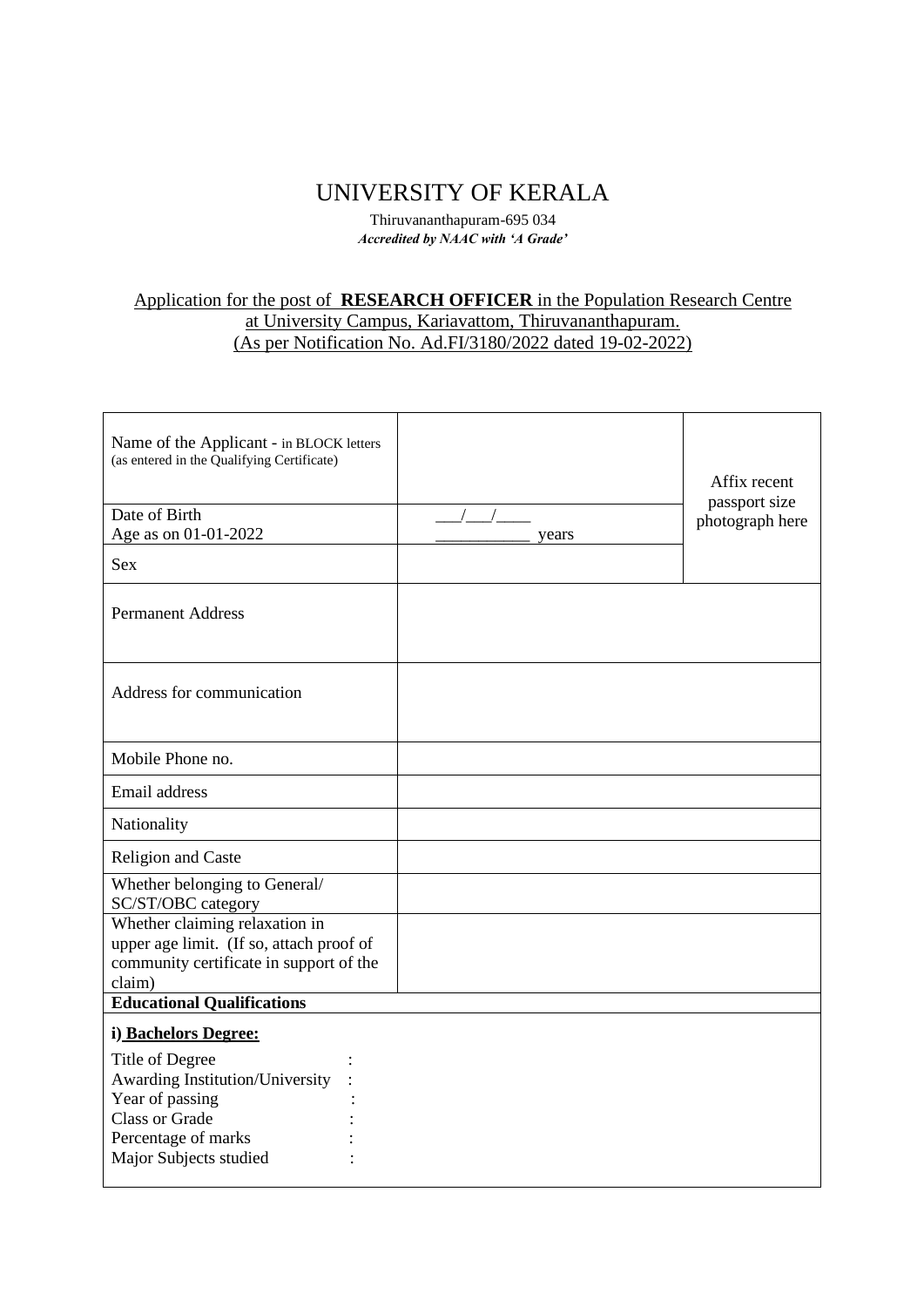| ii) Masters Degree:                                           |  |  |  |  |
|---------------------------------------------------------------|--|--|--|--|
| Title of Degree                                               |  |  |  |  |
| Awarding Institution/University                               |  |  |  |  |
| Year of passing                                               |  |  |  |  |
| <b>Class or Grade</b>                                         |  |  |  |  |
| Percentage of marks                                           |  |  |  |  |
| Major Subjects studied                                        |  |  |  |  |
|                                                               |  |  |  |  |
| iii) M.Phil. Degree:                                          |  |  |  |  |
| Subject                                                       |  |  |  |  |
| Awarding Institution/University                               |  |  |  |  |
| Date of award                                                 |  |  |  |  |
| <b>Class or Grade</b>                                         |  |  |  |  |
| Percentage of marks (if any)                                  |  |  |  |  |
|                                                               |  |  |  |  |
| iv) Ph.D.:                                                    |  |  |  |  |
| Subject/Title                                                 |  |  |  |  |
|                                                               |  |  |  |  |
|                                                               |  |  |  |  |
| Awarding Institution/University                               |  |  |  |  |
| Date of award                                                 |  |  |  |  |
|                                                               |  |  |  |  |
| Whether qualified the UGC/CSIR JRF/NET.                       |  |  |  |  |
| If yes, specify whether qualified NET only or                 |  |  |  |  |
| NET & JRF and Subject                                         |  |  |  |  |
|                                                               |  |  |  |  |
| v) Any other relevant Qualification(s) applicable to the post |  |  |  |  |
|                                                               |  |  |  |  |
|                                                               |  |  |  |  |
|                                                               |  |  |  |  |
|                                                               |  |  |  |  |
|                                                               |  |  |  |  |
|                                                               |  |  |  |  |
| No of research publications in Peer-Reviewed or               |  |  |  |  |
| UGC-listed journals, if any (List of publications             |  |  |  |  |
| to be appended along with copy of publication)                |  |  |  |  |
| Experience in the relevant field, if any. Provide             |  |  |  |  |
| details.                                                      |  |  |  |  |
| Whether in receipt of Awards given by                         |  |  |  |  |
| International Organisations/ Government of India              |  |  |  |  |
| / Government of India recognised National Level               |  |  |  |  |
| Bodies, State Government                                      |  |  |  |  |
| Have you been debarred from appearing for any                 |  |  |  |  |
| exam conducted from by KPSC or any                            |  |  |  |  |
| Central/State Government/Quasi Government                     |  |  |  |  |